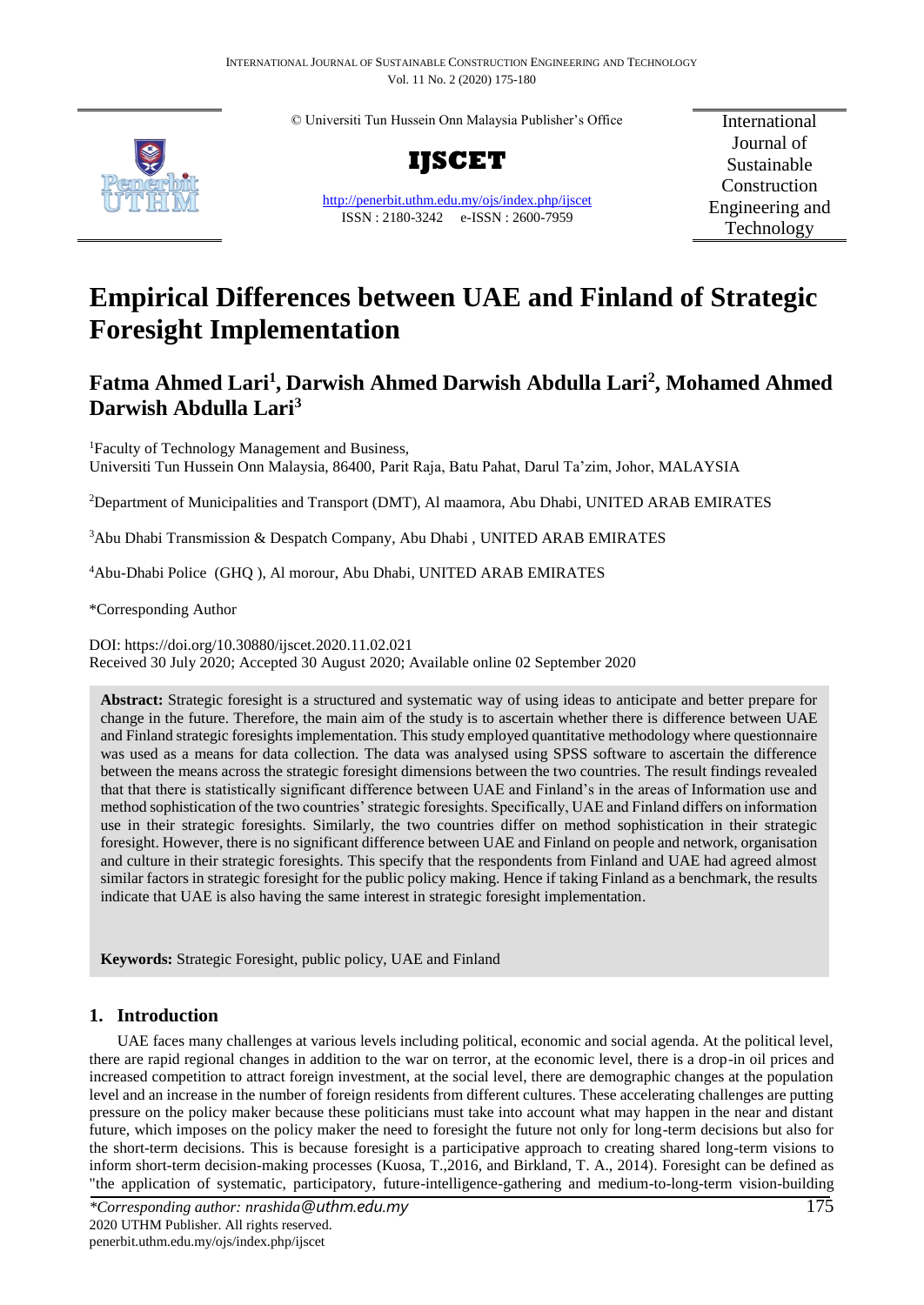processes to informing present-day decisions and mobilising joint actions." It brings together key agents of change and various sources of knowledge in order to develop strategic visions (Miles & Keenan, 2002. p. XI). According (Agentielle, 2013), foresight has some common features, including long-term orientation, examination of a wide range of factors, drawing on widely-distributed knowledge, institutionalization, and creation of and the use of formal techniques or methods.

Strategic foresight is defined as the ability to generate and sustain a forward view that can be used to provide insight which will be beneficial to organizations (Slaughter, R. A.,1997) Strategic foresight is a systematic approach to looking beyond current expectations and taking into consideration the likely future developments with a view to identifying implications for policies today (OECD, 2019). With strategic foresight, the planner utilises scanned input, calculated predictions, alternate future possibilities, and provided feedbacks to prepare or modify plans for the organizations and presenting strategic plans with indicators to assess future plans (implications process) (Gavetti, G., & Menon, A. 2016). Although analysis is a part of strategic planning, foresight is not always put into consideration when plans are being developed or actions are taken. It is important to consider possible outcomes and probable futures in the development of preferred future plans as alternative futures. Strategic foresight professionals are tasked with the duty of ensuring diverse and relevant data, forecasts, and possibilities that are considered during the decision-making, planning, and analysis process. This is done so the plans can be adequately communicated, and to make certain that appropriate feedback and the proposed action are received after the plans have been undertaken which results in enhancing the foresight process and realizing the preferred plans of the favourable future (Rohrbeck, R., Battistella, C., & Huizingh, E., 2015). The recognition of strategic foresight as a global trend led to its practice in private, governmental, and non-governmental organizations, and it is practised at various levels (personal, organizational, and social). Strategic foresight applies the storytelling abilities for the purpose of engaging tacit knowledge, forging shared understanding, making clear assumptions, and making plans for the future (Wilkinson, A., 2017)

The terms public policy is used to refer "a set of actions by the government that includes, but is not limited to, making laws and is defined in terms of a common goal or purpose" (Cochran et al., 2006, p. 1). Making public policy is not an easy tasks as it involves many aspects, including public opinion, media attitudes, ideas of experts, active citizens, business and labour leaders and others. (Cochran et al., 2006). In this study, Finland is selected as a reference case to study the impact of strategic foresight on public policy making in UAE government ministries, because of the important similarity between the two countries. Both small in size and population compared to their regional surroundings, but both are distinguished from it by the high level of education and the advanced technological structure, which make both face the same challenges and have the same financial and technological opportunities to implement strategic foresight. Hence, this study was intended to identify the differences between the UAE and Finland strategic foresight contributing factors.

#### **2. Literature Review**

Forecasting is about predicting the development of a known trend or issue however strategic foresight is about identifying new emerging issues for which often no past data is available and therefore forecasting would not be possible (Krystek, M., & Anton, M.,2007). (Rohrbeck, R., & Gemünden, H. G., 2008) used five dimensions of strategic foresight which are Information Usage, Method Sophistication, People & Networks, Organization and Culture. With these dimensions it will enable organisation to plan enhancements that it will pave the way to an increase in implementation of successful strategic foresight systems. It creates multiple paths to the enhancement of strategic foresight proficiency. This allows organisation to choose the own strategy for advancing strategic foresight practices. The five dimensions are as follows;

#### **Information Usage dimension**

Is the capability of company/organisation to sense and act upon weak signals in order to change environment. It depends on information sources such as supplier contacts for technology foresight or press clippings for competitor foresight.

#### **Method sophistication dimension**

It is the method used to extract meaning from data/source of information which can provide a competitive advantage. With vast amounts of data which include patent and publication databases are frequently used to extract information on emerging technologies, technological convergence or technology strategies of competitors for fore sighting process.

#### **People & Networks dimension**

Large company/organisation has the knowledge about disruption in the system and foresight is only about smartly channelling the knowledge which is already available.

#### **Organization dimension**

In organisation, the foresight element is innovation management of the organisation where it is expected to integrate with other processes to be more extensive in order to use the full potential of the future insights.

#### **Culture dimension**

Culture of unwillingness to share across functions is often the most important obstacle for dissemination of Strategic Foresight insights. Hence the cultural dimension should work on creating trust and motivating ongoing information sharing on multiple levels.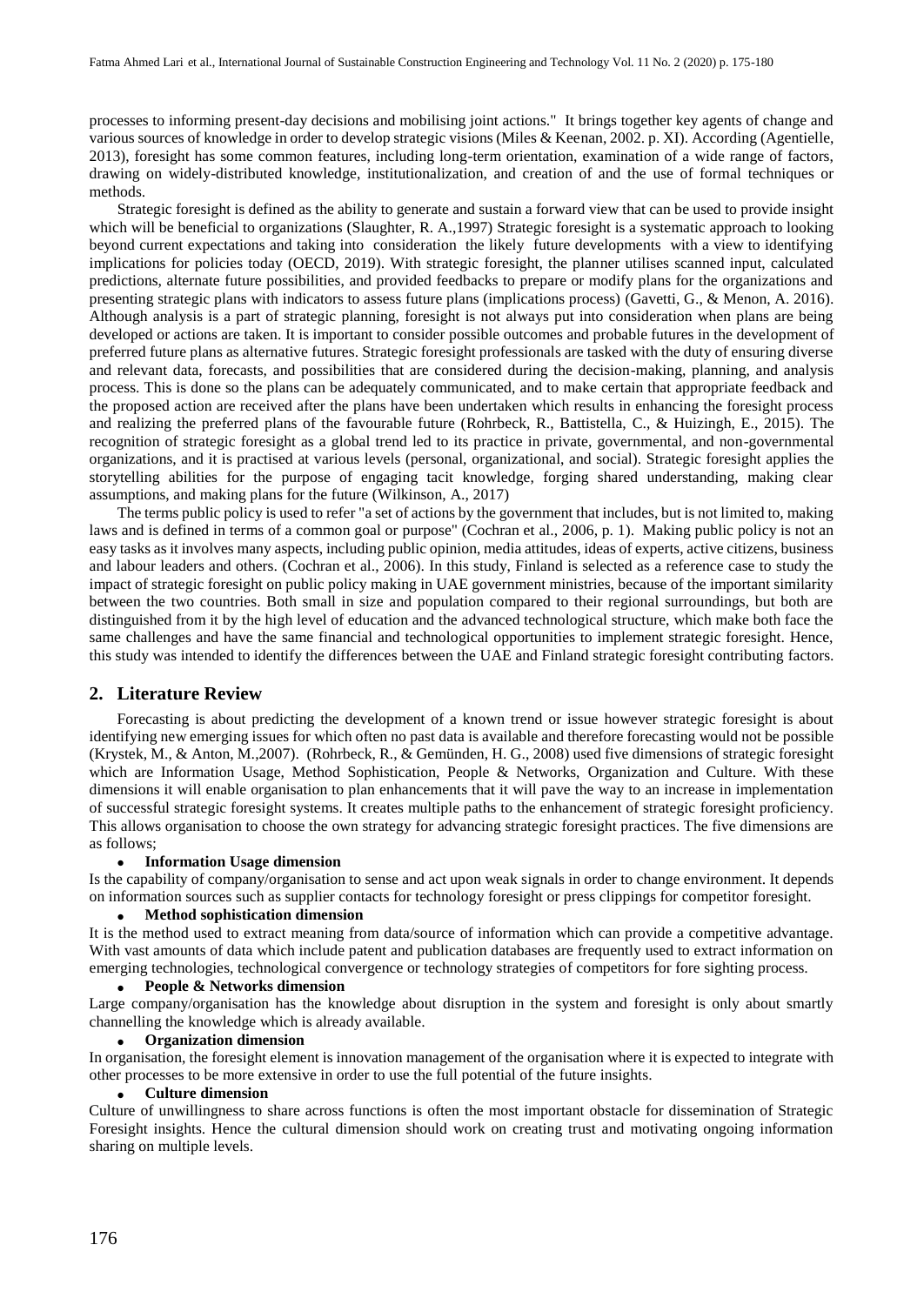There are many factors in each of the five strategic foresight dimensions and this study has identified through literature review these factors as in Table 1.

| <b>Strategic</b>         |                 |                                                           |                                                                                                                                                      |  |  |  |
|--------------------------|-----------------|-----------------------------------------------------------|------------------------------------------------------------------------------------------------------------------------------------------------------|--|--|--|
| foresight                | Code            | <b>Contributing Factors</b>                               | <b>References</b>                                                                                                                                    |  |  |  |
| dimension                |                 |                                                           |                                                                                                                                                      |  |  |  |
|                          | IU1             | Scanning the technological environment                    |                                                                                                                                                      |  |  |  |
|                          | IU2             | Scanning the economic environment.                        |                                                                                                                                                      |  |  |  |
| Information              | IU <sub>3</sub> | Scanning the political environment                        |                                                                                                                                                      |  |  |  |
| Usage                    | IU <sub>4</sub> | Scanning the socio-cultural environment                   |                                                                                                                                                      |  |  |  |
|                          | IU <sub>5</sub> | Scanning long term, medium and short term                 |                                                                                                                                                      |  |  |  |
|                          | IU <sub>6</sub> | Scanning restricted or exclusive sources.                 |                                                                                                                                                      |  |  |  |
|                          | MS1             | Advance method to solve specific problem                  |                                                                                                                                                      |  |  |  |
| Method<br>Sophistication | MS <sub>2</sub> | Advance methods to support internal<br>communication      | • Porter et al., $2004$<br>Rohrbeck, R., & Gemünden,<br>H. G., 2008<br>• Gornick, et al., $1998$<br>Becker, H. S. (Ed.). (2002)<br>Raford, N. (2015) |  |  |  |
|                          | MS3             | Advance methods to support external<br>communication      |                                                                                                                                                      |  |  |  |
|                          | MS4             | Advance methods to integrate market and<br>technology     |                                                                                                                                                      |  |  |  |
|                          | PN1             | Foresight in establishment a broad knowledge              |                                                                                                                                                      |  |  |  |
| People                   | PN <sub>2</sub> | Foresight in having a strong internal network             | Singh, et al., 2020<br>Wolff, 1992;                                                                                                                  |  |  |  |
| and                      | PN3             | Foresight in having a strong external network             |                                                                                                                                                      |  |  |  |
| <b>Networks</b>          | PN4             | Foresight insights throughout government<br>organisations | Yasai-Ardekani and Nystrom,<br>1996;                                                                                                                 |  |  |  |
|                          | OG1             | Strategic Foresight activities which are issue driven     | Daheim and Uerz, 2006;                                                                                                                               |  |  |  |
|                          | OG <sub>2</sub> | Strategic Foresight activities which are in place         | Schwarz, 2008                                                                                                                                        |  |  |  |
| Organization             | OG <sub>3</sub> | Strategic Foresight to trigger bottom-up                  | Jain, 1984<br>Reger, 2006;                                                                                                                           |  |  |  |
|                          | OG4             | Strategic Foresight to trigger top-down                   |                                                                                                                                                      |  |  |  |
|                          | OG5             | Incentives in place that reward scanning for change       | • Katz & Allen, 1982;                                                                                                                                |  |  |  |
|                          | OG <sub>6</sub> | Employee responsible for detecting weak signals           |                                                                                                                                                      |  |  |  |
|                          | CT1             | Encourages networking with other institutions             |                                                                                                                                                      |  |  |  |
|                          | CT <sub>2</sub> | Information shared freely across departments              |                                                                                                                                                      |  |  |  |
| Culture                  | CT3             | Basic assumptions are openly and regularly<br>challenged  |                                                                                                                                                      |  |  |  |
|                          | CT <sub>3</sub> | Suggestions are welcomed and adopted                      |                                                                                                                                                      |  |  |  |
|                          | CT4             | Everyone responsibility for the organisation              |                                                                                                                                                      |  |  |  |

#### **Table 1 - Factors in each of the dimensions**

There are various governmental approaches to organizing foresight mentioned by (Dreyer & Stang ,2013), that said the rich countries in North America, Europe and Asia are more likely to pursue foresight to understand an uncertain future, and first separate foresight analysis from potential policy implications. The completed output of the forecast process can be used to inform the policy plan. Many programs involving policy planners and decision-makers carrying out the visionary work to ensure that the output of the program is relevant to this audience and in the foresight and policy enforcement phases the separation is not always clear. However, the core value of these programs is the goal of not assuming the results of a visionary effort. The model of separating foresight and policy response is not very common in developing and emerging economies such as in India, Indonesia, China, Brazil, and South Africa which produces more short term that created according to government goals. The degree of centralization in government foresight programs varies widely from country to country which explains the different foresight approaches and methodologies. "Countries that make concerted efforts to prioritize foresight efforts within their governments (UK, Singapore, France, and the Netherlands) often lead government efforts and respond to requests from central policy agencies. However, central offices are often important both for the support of top decision-makers and foresight training and development of other departments across the government.

Another country group has a decentralized model (Finland, Germany, USA, Italy, and Switzerland) and the government sector generally acts independently if it chooses to make a foresight. In some countries with central planning agencies (India, Mexico, South Africa), visionary work by external agencies are used to provide information to the government planning process. In India, for example, departments defined and contracted directly with external think tanks to produce foresight reports on the Asian security environment. The EU also uses external consultants to carry out much of the foresight work for their plans and innovation aspects. Other countries, including Norway, Japan, South Korea, and Russia, use independent research institutions in collaboration with the government rather than external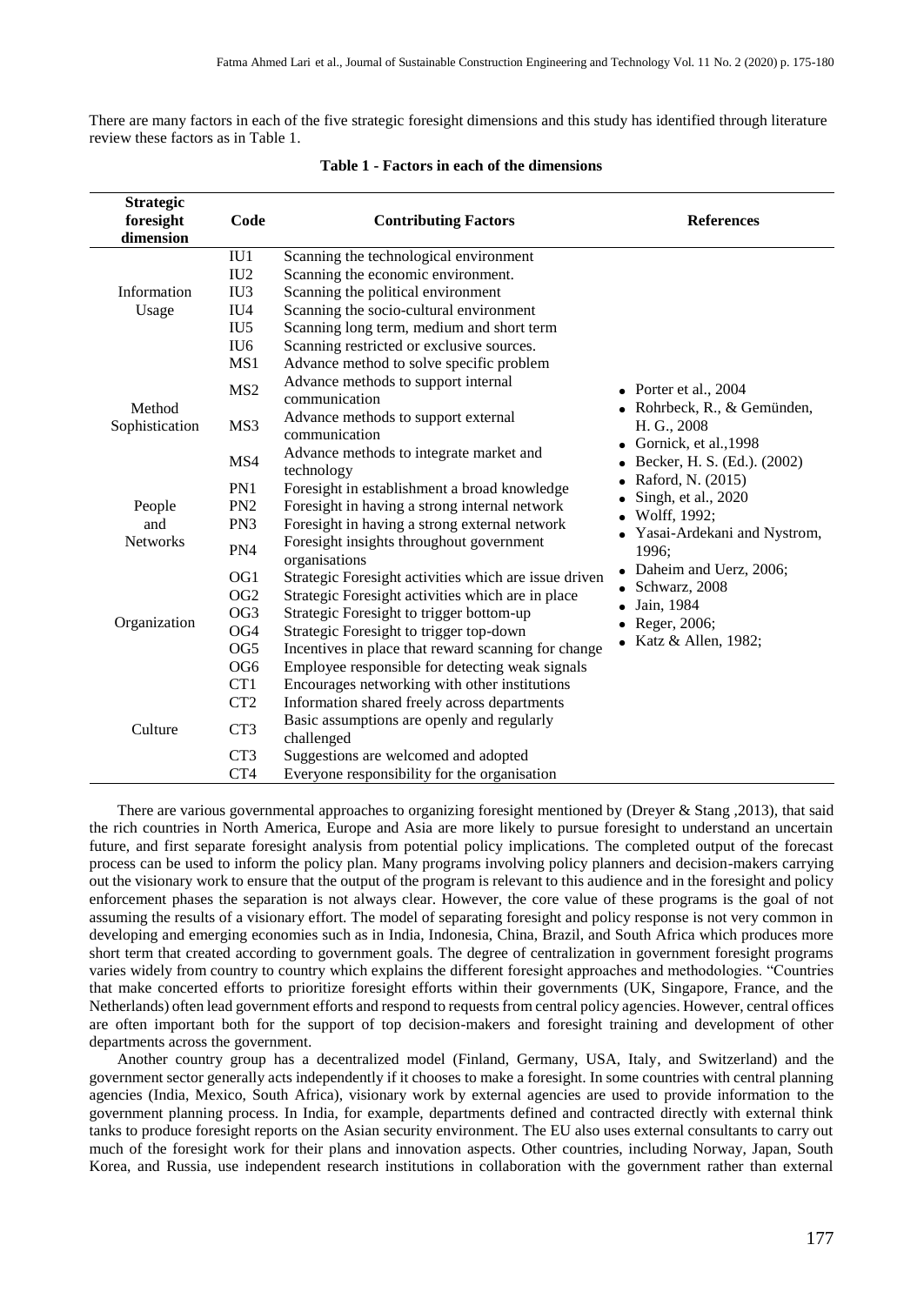consultants. The Norwegian public policy plans and foresight has historically been led within the Norwegian Research Council. While in South Korea and Japan, they have special laboratories for scientific and technological research.

#### **3. Methodology**

This research is a comparison between UAE and Finland strategic foresight and the process of public policy making (Simon, H.A. 1997). The study employed a quantitative research methodology with the use of questionnaires as a means for data collection among the management staff of government organizations in the UAE. A total of 500 questionnaire were distributed and 397 (79.4%) valid responses were collected and analysed descriptively by using the mean score, standard deviation and t-test for each factor in the strategic foresight dimensions. The main respondents are the management staffs of government organizations in UAE and Finland that play an important role in strategic foresight implementations. The data collected were analysed using the Statistical Package for the Social Sciences (SPSS). Prior to the main data analyses, preliminary data screening and transformation which involved, missing value analysis, descriptive statistics and normality test of the data were conducted in order to ensure that the data meets the requirements for further analysis (Parsons, W. ,1995 and Simon H. A. ,1947).

## **4. Findings**

The main objective of the research is to examine the similarities between UAE and Finland in the implementation of strategic foresights. There are five dimensions in the strategic foresight which are Information Use (IU); Method Sophistication (MS); People and Network (PN); Organisation (OG) and Culture (CT). Data collected from the survey was analysed the mean and standard deviation score for each of the strategic foresight factors of UAE and Finland respondents' opinions as in Table 2.

| Table 2 - Difference between OAL and Filiand strategic foresignts difficulties |                   |                         |     |             |                               |                |  |  |
|--------------------------------------------------------------------------------|-------------------|-------------------------|-----|-------------|-------------------------------|----------------|--|--|
| <b>Strategic foresight</b><br>dimensions                                       | No.<br>of factors | Country<br>of Residence | N   | <b>Mean</b> | <b>Difference</b><br>of Means | Rank           |  |  |
|                                                                                | 6                 | <b>UAE</b>              | 198 | 4.800       | 0.423                         | 5              |  |  |
| Information Use (IU)                                                           |                   | Finland                 | 199 | 4.377       |                               |                |  |  |
|                                                                                |                   | <b>UAE</b>              | 198 | 5.003       | 0.326                         | $\overline{4}$ |  |  |
| Method Sophistication (MS)                                                     | $\overline{4}$    | Finland                 | 199 | 4.677       |                               |                |  |  |
|                                                                                | $\overline{4}$    | <b>UAE</b>              | 198 | 4.033       | 0.245                         | 3              |  |  |
| People and Network (PN)                                                        |                   | Finland                 | 199 | 3.788       |                               |                |  |  |
|                                                                                |                   | <b>UAE</b>              | 198 | 4.684       | 0.044                         |                |  |  |
| Organisation (OG)                                                              | 6                 | Finland                 | 199 | 4.640       |                               |                |  |  |
|                                                                                |                   | <b>UAE</b>              | 198 | 4.040       |                               | 2              |  |  |
| Culture $(CT)$                                                                 | 5                 | Finland                 | 199 | 3.805       | 0.235                         |                |  |  |

**Table 2 - Difference between UAE and Finland strategic foresights dimensions**

From Table 2 indicates the small differences between UAE and Finland in strategic foresight dimensions for policy making from the perspective of the respondents. *Organisatio*n dimension was ranked number 1 meaning that it attained the smallest difference between the two countries. The following dimension is the *culture*, then followed by *people and network* then *method sophistication* and finally *information use*. However to test whether the differences between the means across the strategic foresight dimensions between the two countries, a t-test was conducted and the results are as Table 3.

| <b>Table 3 - Independent Samples Test</b>   |                              |     |                       |                           |                                        |                                              |              |  |  |
|---------------------------------------------|------------------------------|-----|-----------------------|---------------------------|----------------------------------------|----------------------------------------------|--------------|--|--|
|                                             | t-test for Equality of Means |     |                       |                           |                                        |                                              |              |  |  |
| <b>Strategic</b><br>foresight<br>dimensions | t.                           | df  | $Sig. (2-$<br>tailed) | Mean<br><b>Difference</b> | <b>Std. Error</b><br><b>Difference</b> | 95% Confidence Interval of<br>the Difference |              |  |  |
|                                             |                              |     |                       |                           |                                        | Lower                                        | <b>Upper</b> |  |  |
| Information Use                             | 2.323                        | 395 | .021                  | .42278                    | .18196                                 | .06505                                       | .78051       |  |  |
| Method<br>Sophistication                    | 2.313                        | 395 | .021                  | .32539                    | .14068                                 | .04882                                       | .60196       |  |  |
| People and<br><b>Network</b>                | 1.705                        | 395 | .089                  | .24514                    | .14382                                 | $-.03761$                                    | .52789       |  |  |
| Organisation                                | .343                         | 395 | .732                  | .04448                    | .12966                                 | $-.21043$                                    | .29938       |  |  |
| Culture                                     | 1.691                        | 395 | .092                  | .23538                    | .13917                                 | $-.03823$                                    | .50899       |  |  |

The result in table 3 indicates that there is statistically significant difference between UAE and Finland's in the areas of *information use* and *method sophistication* of the two countries' strategic foresights. Specifically, UAE and Finland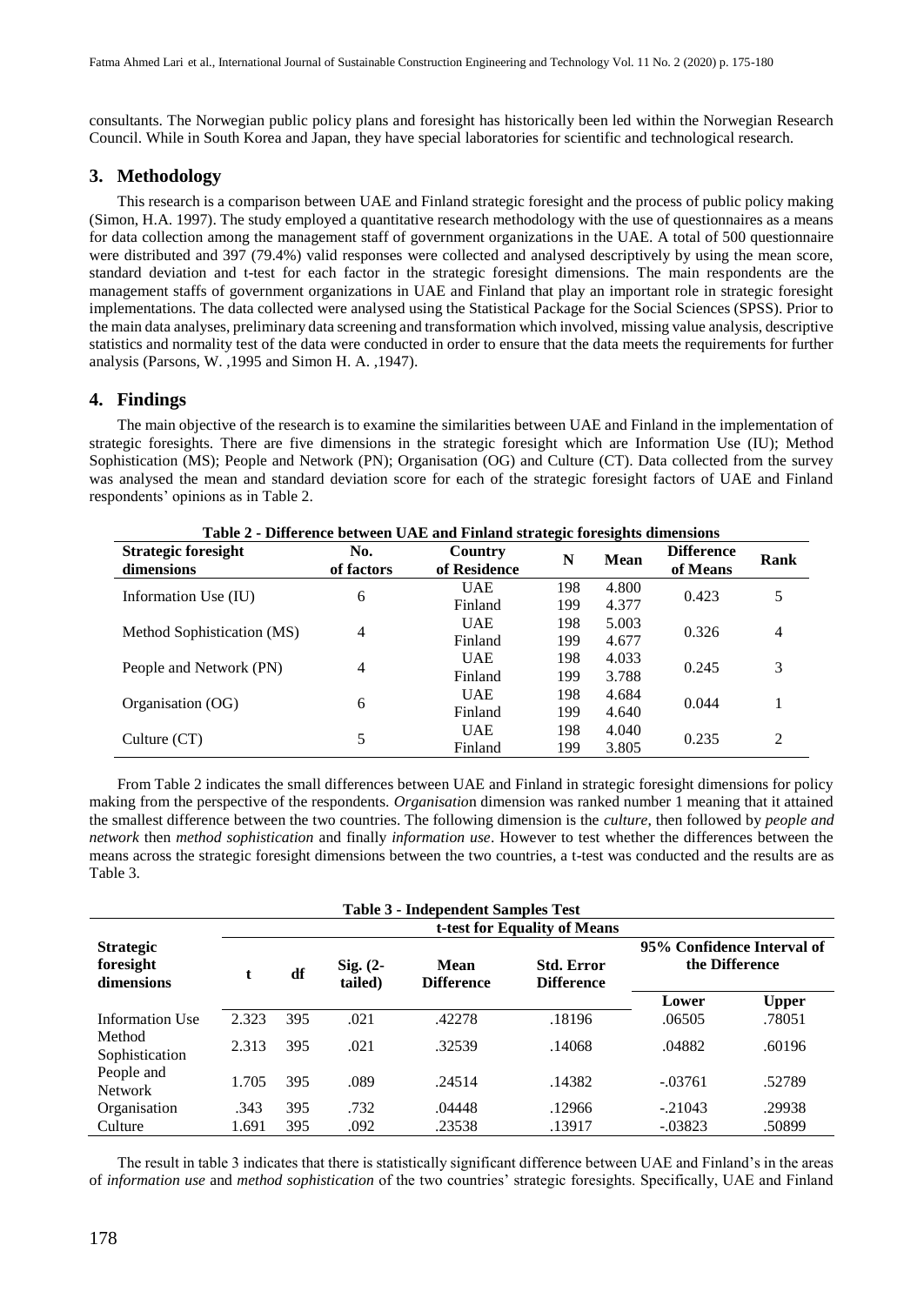differ on *information use* in their strategic foresights (t=2.323, df=395, p=.021). Similarly, the two countries differ on *method sophistication* in their strategic foresight (t=2.313, df=395, p=.021). However, there is no significant difference between UAE and Finland on *people and network*, *organisation* and *culture* in their strategic foresights. This specify that the respondents from Finland and UAE had agreed almost similar factors in strategic foresight for the public policy making. Hence if taking Finland as a benchmark, the results indicate that UAE is also having the same interest in strategic foresight implementation.

## **5. Conclusion**

The main aim of the study is to ascertain whether there is difference between UAE and Finland strategic foresights. To achieve this, a t-test was conducted whether there is difference between the means across the strategic foresight dimensions between the two countries. The result shows that there is statistically significant difference between UAE and Finland's in the areas of Information use and method sophistication of the two countries' strategic foresights. Specifically, UAE and Finland differ on information use in their strategic foresights. Similarly, the two countries differ on method sophistication in their strategic foresight. However, there is no significant difference between UAE and Finland on people and network, organisation and culture in their strategic foresights. The findings from this work may serve as a catalyst on future strategic foresight study especially for the gulf countries.

#### **Acknowledgement**

The authors would like to thank Universiti Tun Hussein Onn Malaysia, Abu Dhabi Transmission & Despatch Company, Department of Municipalities and Transport (DMT), Al maamora and Abu-Dhabi Police (GHQ), Al morour, Abu Dhabi, United Arab Emirates.

#### **References**

Agentielle, s. (2013). Strategic foresight; From theory to practise methods, tools and culture [pdf]., from [http://www.forschungsnetzwerk.at/downloadpub/LivreblancAgentielle-Strategic\\_foresight\\_EN.pdf](http://www.forschungsnetzwerk.at/downloadpub/LivreblancAgentielle-Strategic_foresight_EN.pdf)

Becker, H. S. (Ed.). (2002). Boys in white: Student culture in medical school. Transaction publishers

Birkland, T. A. (2014). An introduction to the policy process: Theories, concepts and models of public policy making. Routledge

Cochran, C., 2006. American Public Policy. Belmont, Calif.: Thomson Higher Education

Daheim, C., & Uerz, G. (2006, September). Corporate foresight in Europe: ready for the next step. In Second international seville seminar on future-oriented technology analysis: impact of FTA approaches on policy and decision-making (pp. 1-16)

Dreyer, I., & Stang, G. (2013). Foresight in governments–practices and trends around the world. Yearbook of European Security, 1368

Gavetti, G., & Menon, A. (2016). Evolution cum agency: Toward a model of strategic foresight. Strategy Science, 1(3), 207-233

Gornick, J. C., Meyers, M. K., & Ross, K. E. (1998). Public policies and the employment of mothers: A cross-national study. Social science quarterly, 35-54

Jain, H., & Murray, V. (1984). Why the human resources management function fails. California Management Review, 26(4), 95-110

Katz, R., & Allen, T. J. (1982). Investigating the Not Invented Here (NIH) syndrome: A look at the performance, tenure, and communication patterns of 50 R & D Project Groups. R&d Management, 12(1), 7-20

Krystek, M., & Anton, M. (2007). A weighted total least-squares algorithm for fitting a straight line. Measurement Science and Technology, 18(11), 3438

Kuosa, T. (2016). The evolution of strategic foresight: navigating public policy making. Routledge

Miles, I., & Keenan, M. (2002). Practical guide to regional Foresight in the UK. European Communities, Luxembourg